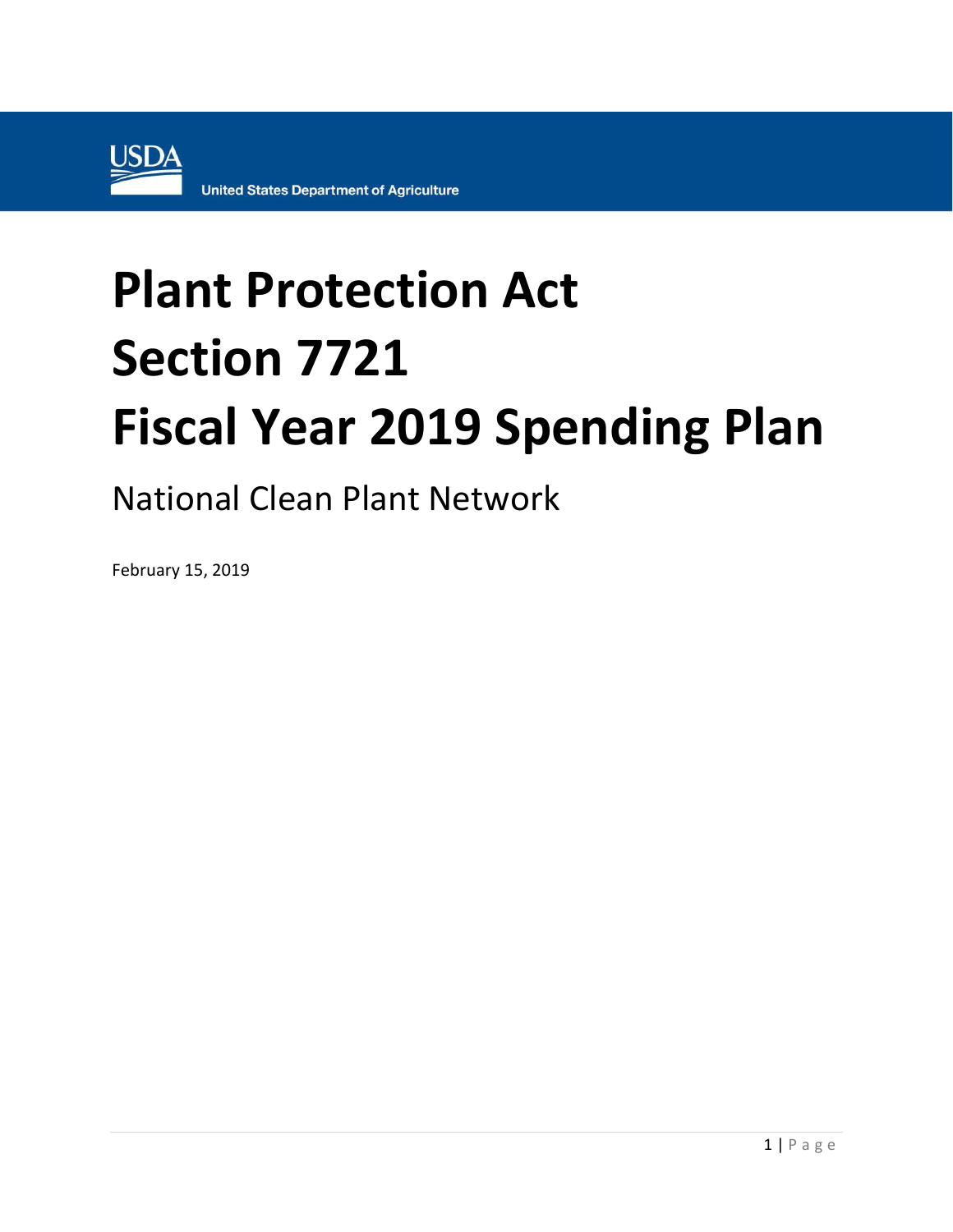## **Contents**

## **Funding by State National**

| Alabama     | Missouri       |
|-------------|----------------|
| Arizona     | New York       |
| Arkansas    | North Carolina |
| California  | Oregon         |
| Florida     | Puerto Rico    |
| Hawaii      | South Carolina |
| Louisiana   | Texas          |
| Maryland    | Washington     |
| Mississippi |                |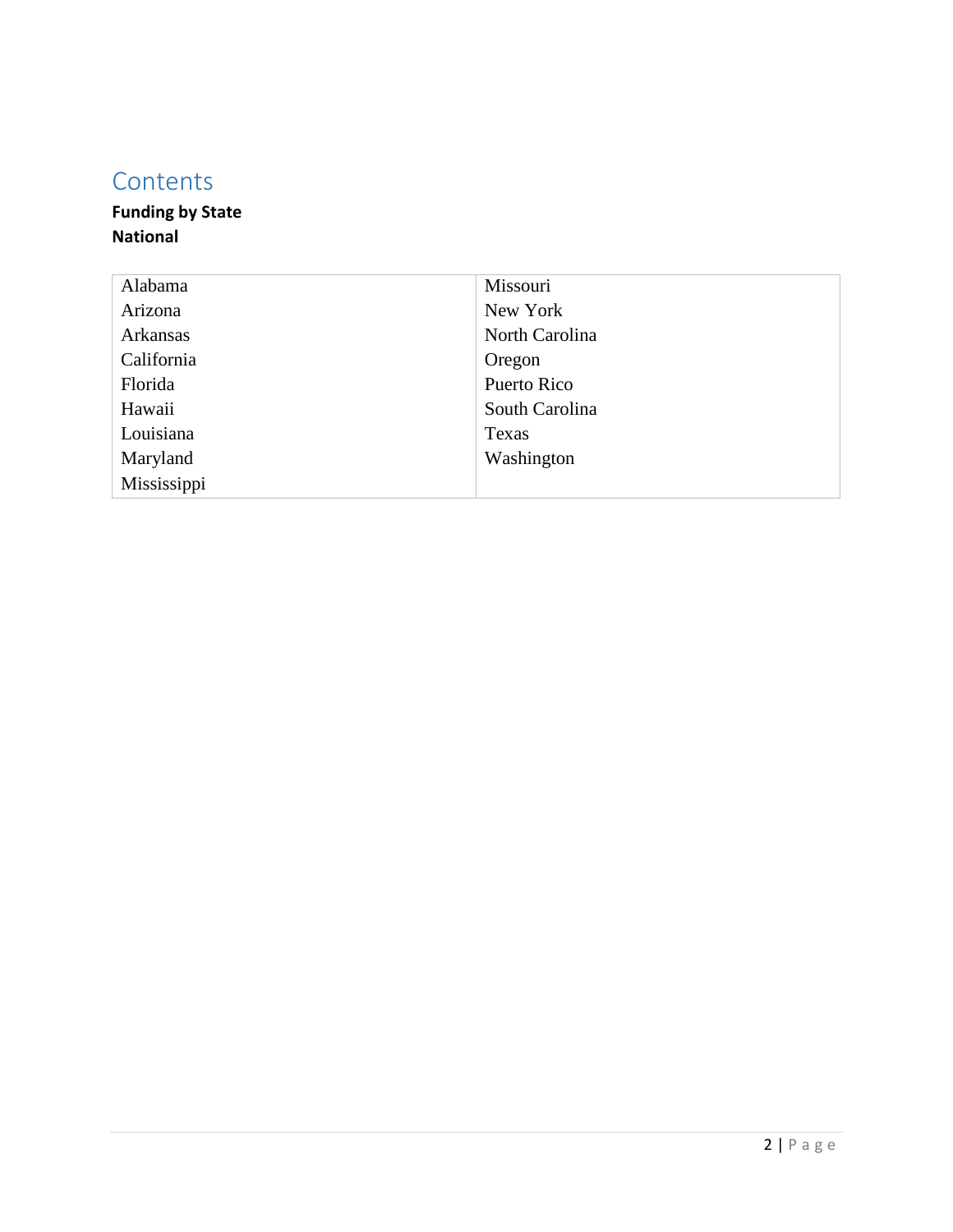|              | <b>Alabama</b>                                    |                        |                |
|--------------|---------------------------------------------------|------------------------|----------------|
| Goal         | <b>Title</b>                                      | <b>Cooperator Type</b> | <b>Funding</b> |
| <b>NCPN</b>  | Alabama Citrus Clean Plant Program                | Academia               | \$84,663       |
|              | Auburn Univ.                                      |                        |                |
| <b>Total</b> |                                                   |                        | \$84,663       |
|              |                                                   |                        |                |
|              | <b>Arizona</b>                                    |                        |                |
| Goal         | <b>Title</b>                                      | <b>Cooperator Type</b> | <b>Funding</b> |
| <b>NCPN</b>  | Arizona Citrus Clean Plant Program                | Academia               | \$29,259       |
|              | Univ. of Arizona                                  |                        |                |
| <b>Total</b> |                                                   |                        | \$29,259       |
|              |                                                   |                        |                |
|              | <b>Arkansas</b>                                   |                        |                |
| Goal         | <b>Title</b>                                      | <b>Cooperator Type</b> | <b>Funding</b> |
| <b>NCPN</b>  | Midwest Berries Clean Plant Program - Diagnostics | Academia               | \$166,370      |
|              | Univ. of Arkansas at Fayetteville                 |                        |                |
| <b>NCPN</b>  | Arkansas Sweetpotato Clean Plant Center           | Academia               | \$30,500       |
|              | Univ. of Arkansas at Pine Bluff                   |                        |                |
| <b>Total</b> |                                                   |                        | \$196,870      |
|              |                                                   |                        |                |
|              | <b>California</b>                                 |                        |                |
| Goal         | <b>Title</b>                                      | <b>Cooperator Type</b> | <b>Funding</b> |
| <b>NCPN</b>  | Foundation Plant Services - Clean Plant Center    | Academia               | \$1,376,671    |
|              | <b>Multiple Crops</b>                             |                        |                |
|              | Univ. of California at Davis                      |                        |                |
| <b>NCPN</b>  | California Citrus Clean Plant Center              | Academia               | \$837,555      |
|              | Univ. of California at Riverside                  |                        |                |
| <b>Total</b> |                                                   |                        | \$2,214,226    |
|              |                                                   |                        |                |
|              | <b>Florida</b>                                    |                        |                |
| Goal         | <b>Title</b>                                      | <b>Cooperator Type</b> | <b>Funding</b> |
| <b>NCPN</b>  | Florida Clean Plant Program - Citrus Germplasm    | <b>State</b>           | \$314,451      |
|              | Florida Dept. of Plant Industries                 | Government             |                |
| <b>Total</b> |                                                   |                        | \$314,451      |
|              |                                                   |                        |                |
|              |                                                   |                        |                |
|              |                                                   |                        |                |
|              |                                                   |                        |                |
|              |                                                   |                        |                |
|              |                                                   |                        |                |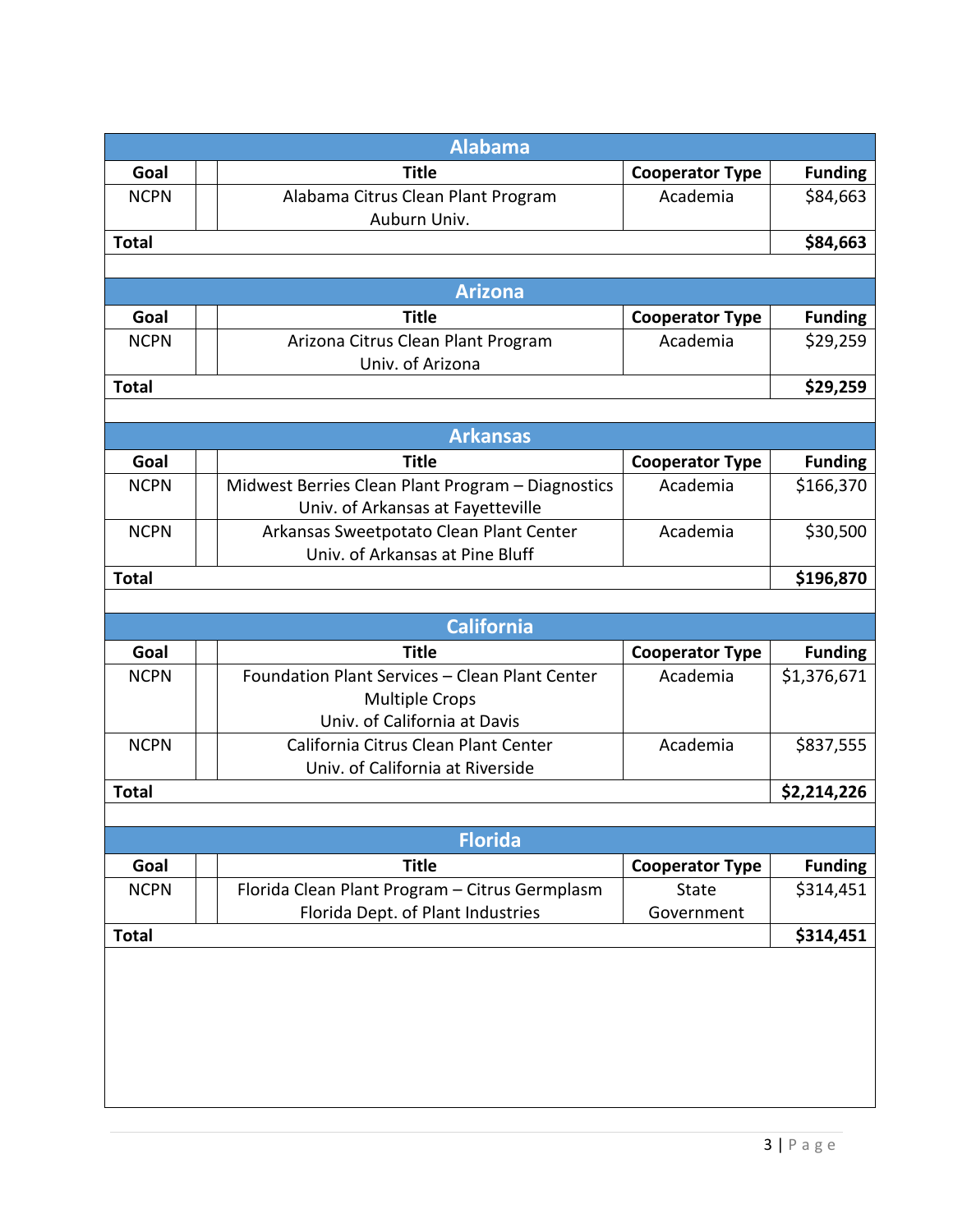| <b>Hawaii</b> |                                                                             |                        |                |
|---------------|-----------------------------------------------------------------------------|------------------------|----------------|
| Goal          | <b>Title</b>                                                                | <b>Cooperator Type</b> | <b>Funding</b> |
| <b>NCPN</b>   | Hawaii Citrus & Sweetpotato Clean Plant Program<br>Univ. of Hawaii at Manoa | Academia               | \$56,749       |
| <b>Total</b>  |                                                                             |                        | \$56,749       |
|               |                                                                             |                        |                |
|               | Louisiana                                                                   |                        |                |
| Goal          | <b>Title</b>                                                                | <b>Cooperator Type</b> | <b>Funding</b> |
| <b>NCPN</b>   | Louisiana Citrus Clean Plant Program                                        | Academia               | \$33,078       |
|               | Louisiana State Univ. at Baton Rouge and Chase                              |                        |                |
| <b>NCPN</b>   | Louisiana Sweetpotato Clean Plant Program                                   | Academia               | \$110,906      |
|               | Louisiana State Univ. at Baton Rouge                                        |                        |                |
| <b>Total</b>  |                                                                             |                        | \$143,984      |
|               |                                                                             |                        |                |
|               | <b>Maryland</b>                                                             |                        |                |
| Goal          | <b>Title</b>                                                                | <b>Cooperator Type</b> | <b>Funding</b> |
| <b>NCPN</b>   | Clean Plants - Exotic Pathogens of Citrus                                   | Federal                | \$43,500       |
|               | <b>USDA/ARS at Beltsville</b>                                               | Government             |                |
| <b>NCPN</b>   | Roses Nat'l Germplasm Resources Pathogens Lab                               | Federal                | \$107,248      |
|               | <b>USDA/ARS at Beltsville</b>                                               | Government             |                |
| <b>Total</b>  |                                                                             |                        | \$150,748      |
|               |                                                                             |                        |                |
|               | <b>Mississippi</b>                                                          |                        |                |
| Goal          | <b>Title</b>                                                                | <b>Cooperator Type</b> | <b>Funding</b> |
| <b>NCPN</b>   | Mississippi Sweetpotato Clean Plant Program                                 | Academia               | \$112,960      |
|               | Mississippi State Univ. at Pontotoc                                         |                        |                |
| <b>Total</b>  |                                                                             |                        | \$112,960      |
|               |                                                                             |                        |                |
|               | <b>Missouri</b>                                                             |                        |                |
| Goal          | <b>Title</b>                                                                | <b>Cooperator Type</b> | <b>Funding</b> |
| <b>NCPN</b>   | Midwest Grapes Clean Plant Center                                           | Academia               | \$89,563       |
|               | Missouri State Univ. at Mountain Grove                                      |                        |                |
| <b>Total</b>  |                                                                             |                        | \$89,563       |
|               |                                                                             |                        |                |
|               | <b>New York</b>                                                             |                        |                |
| Goal          | <b>Title</b>                                                                | <b>Cooperator Type</b> | <b>Funding</b> |
| <b>NCPN</b>   | Eastern Grapes Clean Plant Center                                           | Academia               | \$149,608      |
|               | Cornell Univ.                                                               |                        |                |
| <b>Total</b>  |                                                                             |                        | \$149,608      |
|               |                                                                             |                        |                |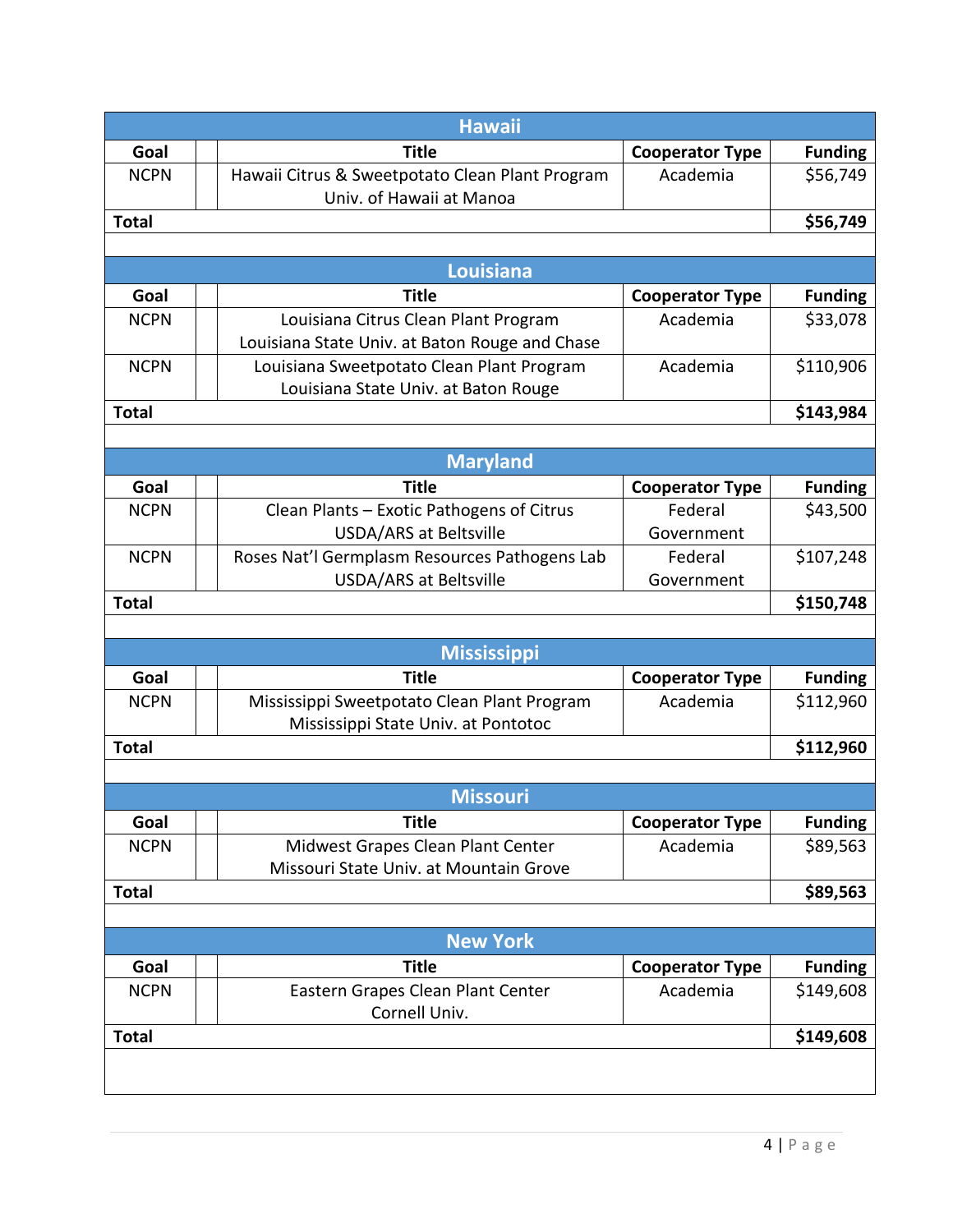|              | <b>North Carolina</b>                    |                        |                |
|--------------|------------------------------------------|------------------------|----------------|
| Goal         | <b>Title</b>                             | <b>Cooperator Type</b> | <b>Funding</b> |
| <b>NCPN</b>  | Clean Plant Center of the Southeast      | Academia               | \$460,005      |
|              | <b>Multiple Crops</b>                    |                        |                |
|              | North Carolina State Univ.               |                        |                |
| <b>Total</b> |                                          |                        | \$460,005      |
|              |                                          |                        |                |
|              | <b>Oregon</b>                            |                        |                |
| Goal         | <b>Title</b>                             | <b>Cooperator Type</b> | <b>Funding</b> |
| <b>NCPN</b>  | Clean Plant Center of the PNW - Berries  | Federal                | \$210,825      |
|              | <b>USDA/ARS at Corvallis</b>             |                        |                |
| <b>Total</b> |                                          |                        | \$210,825      |
|              |                                          |                        |                |
|              | <b>Puerto Rico</b>                       |                        |                |
| Goal         | <b>Title</b>                             | <b>Cooperator Type</b> | <b>Funding</b> |
| <b>NCPN</b>  | Puerto Rico Citrus Clean Plant Program   | Academia               | \$18,590       |
|              | Univ. of Puerto Rico at Juana Diaz       |                        |                |
| <b>Total</b> |                                          |                        | \$18,590       |
|              |                                          |                        |                |
|              | <b>South Carolina</b>                    |                        |                |
| Goal         | <b>Title</b>                             | <b>Cooperator Type</b> | <b>Funding</b> |
| <b>NCPN</b>  | Southeast Budwood Clean Plant Program    | Academia               | \$140,476      |
|              | Clemson Univ.                            |                        |                |
| <b>Total</b> |                                          |                        | \$140,476      |
|              |                                          |                        |                |
|              | <b>Texas</b>                             |                        |                |
| Goal         | <b>Title</b>                             | <b>Cooperator Type</b> | <b>Funding</b> |
| <b>NCPN</b>  | <b>Texas Roses Clean Plant Center</b>    | Academia               | \$158,909      |
|              | Texas A&M Univ. at College Station       |                        |                |
| <b>NCPN</b>  | <b>Texas Citrus Clean Plant Center</b>   | Academia               | \$160,513      |
|              | Texas A&M Univ. Kingsville Citrus center |                        |                |
| <b>Total</b> |                                          |                        | \$319,422      |
|              |                                          |                        |                |
|              | Washington                               |                        |                |
| Goal         | <b>Title</b>                             | <b>Cooperator Type</b> | <b>Funding</b> |
| <b>NCPN</b>  | <b>Clean Plant Center Northwest</b>      | Academia               | \$1,049,419    |
|              | <b>Multiple Crops</b>                    |                        |                |
|              | Washington State Univ. at Prosser        |                        |                |
| <b>Total</b> |                                          |                        | \$1,049,419    |
|              |                                          |                        |                |
|              |                                          |                        |                |